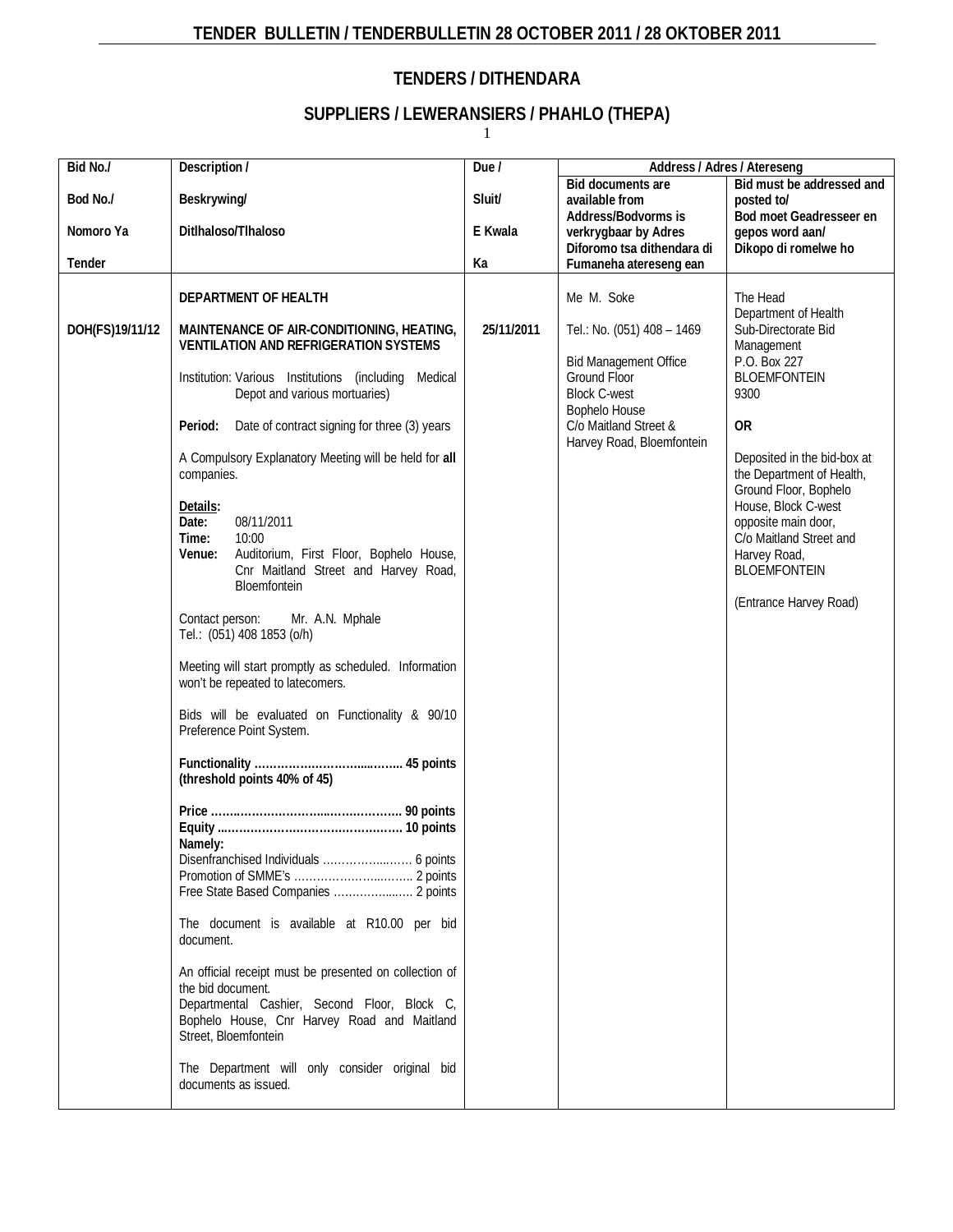# **TENDER BULLETIN / TENDERBULLETIN 28 OCTOBER 2011 / 28 OKTOBER 2011**

# **TENDERS / DITHENDARA**

# **SUPPLIERS / LEWERANSIERS / PHAHLO (THEPA)**

2

| Bid No./        | Description /                                          | Due /      | Address / Adres / Atereseng  |                                                          |
|-----------------|--------------------------------------------------------|------------|------------------------------|----------------------------------------------------------|
|                 |                                                        |            | Bid documents are            | Bid must be addressed and                                |
| Bod No./        | Beskrywing/                                            | Sluit/     | available from               | posted to/                                               |
|                 |                                                        |            | Address/Bodvorms is          | Bod moet Geadresseer en                                  |
| Nomoro Ya       | Ditlhaloso/Tlhaloso                                    | E Kwala    | verkrygbaar by Adres         | gepos word aan/                                          |
|                 |                                                        |            | Diforomo tsa dithendara di   | Dikopo di romelwe ho                                     |
| Tender          |                                                        | Ka         | Fumaneha atereseng ean       |                                                          |
|                 | DEPARTMENT OF HEALTH                                   |            | Me M. Soke                   | The Head                                                 |
|                 |                                                        |            |                              | Department of Health                                     |
| DOH(FS)26/11/12 | HIRING OF PRESSURE AREA CARE EQUIPMENT                 | 25/11/2011 | Tel.: No. (051) 408 - 1469   | Sub-Directorate Bid                                      |
|                 | SERVICE.                                               |            |                              | Management                                               |
|                 |                                                        |            | <b>Bid Management Office</b> | P.O. Box 227                                             |
|                 | Institution: Universitas Academic Hospital             |            | Ground Floor                 | <b>BLOEMFONTEIN</b>                                      |
|                 |                                                        |            | <b>Block C-west</b>          | 9300                                                     |
|                 | Date of signing of contract for three years<br>Period: |            | Bophelo House                |                                                          |
|                 |                                                        |            | C/o Maitland Street &        | <b>OR</b>                                                |
|                 | A Compulsory Explanatory Meeting will be held for all  |            | Harvey Road, Bloemfontein    |                                                          |
|                 | companies.                                             |            |                              | Deposited in the bid-box at<br>the Department of Health, |
|                 | Details:                                               |            |                              | Ground Floor, Bophelo                                    |
|                 | Date:<br>15/11/2011                                    |            |                              | House, Block C-west,                                     |
|                 | Time:<br>10:00                                         |            |                              | opposite main door,                                      |
|                 | Venue:<br>Boardroom, Bid Management Office, Block      |            |                              | C/o Maitland Street and                                  |
|                 | West, Ground Floor, Bophelo House, Cnr                 |            |                              | Harvey Road,                                             |
|                 | Maitland Street and Harvey Road,                       |            |                              | <b>BLOEMFONTEIN</b>                                      |
|                 | Bloemfontein                                           |            |                              |                                                          |
|                 |                                                        |            |                              | (Entrance Harvey Road)                                   |
|                 | Mr. D.J. Visser<br>Contact person:                     |            |                              |                                                          |
|                 | Tel.: (051) 405 3570 (o/h)                             |            |                              |                                                          |
|                 | Meeting will start promptly as scheduled. Information  |            |                              |                                                          |
|                 | won't be repeated to latecomers.                       |            |                              |                                                          |
|                 |                                                        |            |                              |                                                          |
|                 | Bids will be evaluated on Functionality & 90/10        |            |                              |                                                          |
|                 | Preference Point System.                               |            |                              |                                                          |
|                 |                                                        |            |                              |                                                          |
|                 |                                                        |            |                              |                                                          |
|                 | (threshold points 40% of 45)                           |            |                              |                                                          |
|                 |                                                        |            |                              |                                                          |
|                 |                                                        |            |                              |                                                          |
|                 | Namely:                                                |            |                              |                                                          |
|                 |                                                        |            |                              |                                                          |
|                 |                                                        |            |                              |                                                          |
|                 |                                                        |            |                              |                                                          |
|                 |                                                        |            |                              |                                                          |
|                 | The document is available at R9.00 per bid document    |            |                              |                                                          |
|                 | An official receipt must be presented on collection of |            |                              |                                                          |
|                 | the bid document.                                      |            |                              |                                                          |
|                 | Departmental Cashier, Second Floor, Block C,           |            |                              |                                                          |
|                 | Bophelo House, Cnr Harvey Road and Maitland            |            |                              |                                                          |
|                 | Street, Bloemfontein                                   |            |                              |                                                          |
|                 |                                                        |            |                              |                                                          |
|                 | The Department will only consider original bid         |            |                              |                                                          |
|                 | documents as issued.                                   |            |                              |                                                          |
|                 |                                                        |            |                              |                                                          |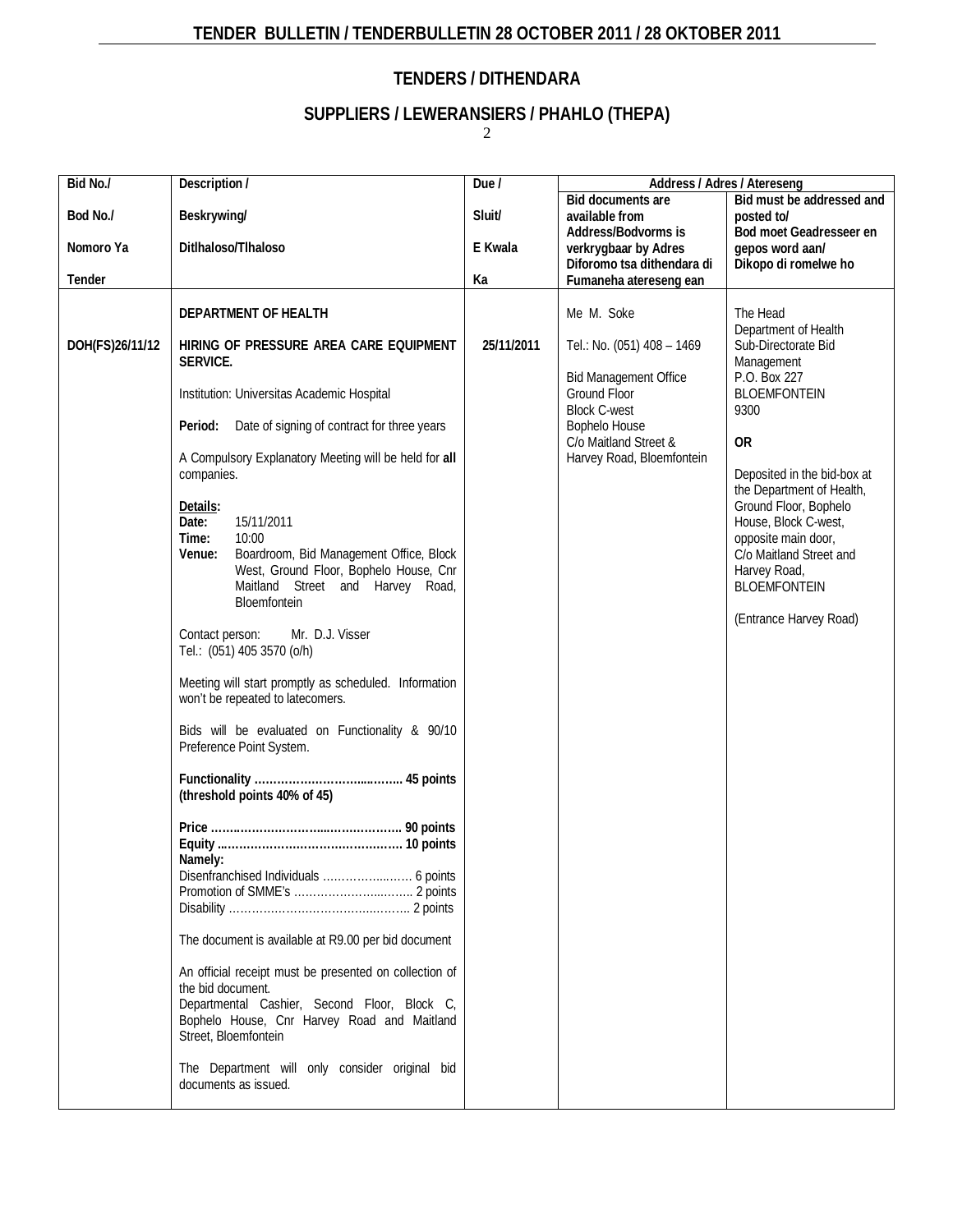# **TENDER BULLETIN / TENDERBULLETIN 28 OCTOBER 2011 / 28 OKTOBER 2011**

# **TENDERS / DITHENDARA**

# **SUPPLIERS / LEWERANSIERS / PHAHLO (THEPA)**

3

| Bid No./              | Description /                                                                                                                                                                                                                                                                                                                                                                                                                                                                                                                                                                                                                                                                                                                                                           | Due /                    | Address / Adres / Atereseng                                                                                                                                                                                                                                                                                                                                                                                                                                                |                                                                                                                                                                                                                |
|-----------------------|-------------------------------------------------------------------------------------------------------------------------------------------------------------------------------------------------------------------------------------------------------------------------------------------------------------------------------------------------------------------------------------------------------------------------------------------------------------------------------------------------------------------------------------------------------------------------------------------------------------------------------------------------------------------------------------------------------------------------------------------------------------------------|--------------------------|----------------------------------------------------------------------------------------------------------------------------------------------------------------------------------------------------------------------------------------------------------------------------------------------------------------------------------------------------------------------------------------------------------------------------------------------------------------------------|----------------------------------------------------------------------------------------------------------------------------------------------------------------------------------------------------------------|
| Bod No./<br>Nomoro Ya | Beskrywing/<br>Ditlhaloso/Tlhaloso                                                                                                                                                                                                                                                                                                                                                                                                                                                                                                                                                                                                                                                                                                                                      | Sluit/<br>E Kwala        | <b>Bid documents are</b><br>available from<br>Address/Bodvorms is<br>verkrygbaar by Adres<br>Diforomo tsa dithendara di                                                                                                                                                                                                                                                                                                                                                    | Bid must be addressed<br>and posted to/<br><b>Bod moet Geadresseer</b><br>en gepos word aan/<br>Dikopo di romelwe ho                                                                                           |
| Tender                |                                                                                                                                                                                                                                                                                                                                                                                                                                                                                                                                                                                                                                                                                                                                                                         | Ka                       | Fumaneha atereseng ean                                                                                                                                                                                                                                                                                                                                                                                                                                                     |                                                                                                                                                                                                                |
| SACR/SCM01/2011       | APPOINTMENT OF PROFESSIONAL SERVICE<br>PROVIDERS, DESIGN AND BUILD/TURKEY<br>SERVICES FOR CONSTRUCTION OF NEW MULTI-<br>PURPOSE HALLS AND BOTSHABELO TALENT<br>DEVELOPMENT CENTRE AND NEW HIGH<br>PERFORMANCE CENTRE<br>90//10 Preference Point System will be applicable.<br>Namely:<br>90 Points<br>Price:<br>Functionality:<br>45 Points<br>45 Points<br><b>Functionality:</b><br>15 Points<br>Experience:<br>Youth<br>10 Points<br><b>Financial Capacity</b><br>10 Points<br>Locality<br>10 Points<br>Equity:<br>HDI:<br>Previously disadvantaged individuals<br>6 Points<br>Women<br>1 Point<br><b>Disability</b><br>1 Point<br><b>SMME</b><br>2 Points<br>Briefing session:<br>7/11/2011<br>Date:<br>Time:<br>10:00<br>Motheo District Library Building<br>Venue: | 11/11/2011<br>$11:00$ am | Department of Sport, Arts,<br><b>Culture and Recreation</b><br>Supply Chain Management<br>R30.00 per document,<br>payment to be done at:<br>Patrick Moreki<br>Revenue Unit,<br>Tel. No.: (051) 410 4772,<br>Room 104,<br><b>Business Partners Building</b><br>c/o Henry and East Burger<br><b>Street</b><br>Document to be collected at<br>Supply Chain Management:<br>Me Queen Nakedi,<br>Tel. No.: 051 410 3706,<br>Room 108,<br>Warden Building, Henry<br><b>Street</b> | Deposited in the bid box at<br>the Department of Sport,<br>Arts, Culture & Recreation,<br>Supply Chain Management,<br>Warden Building, Henry<br>Street, Bloemfontein.<br>In the bid box on the first<br>floor. |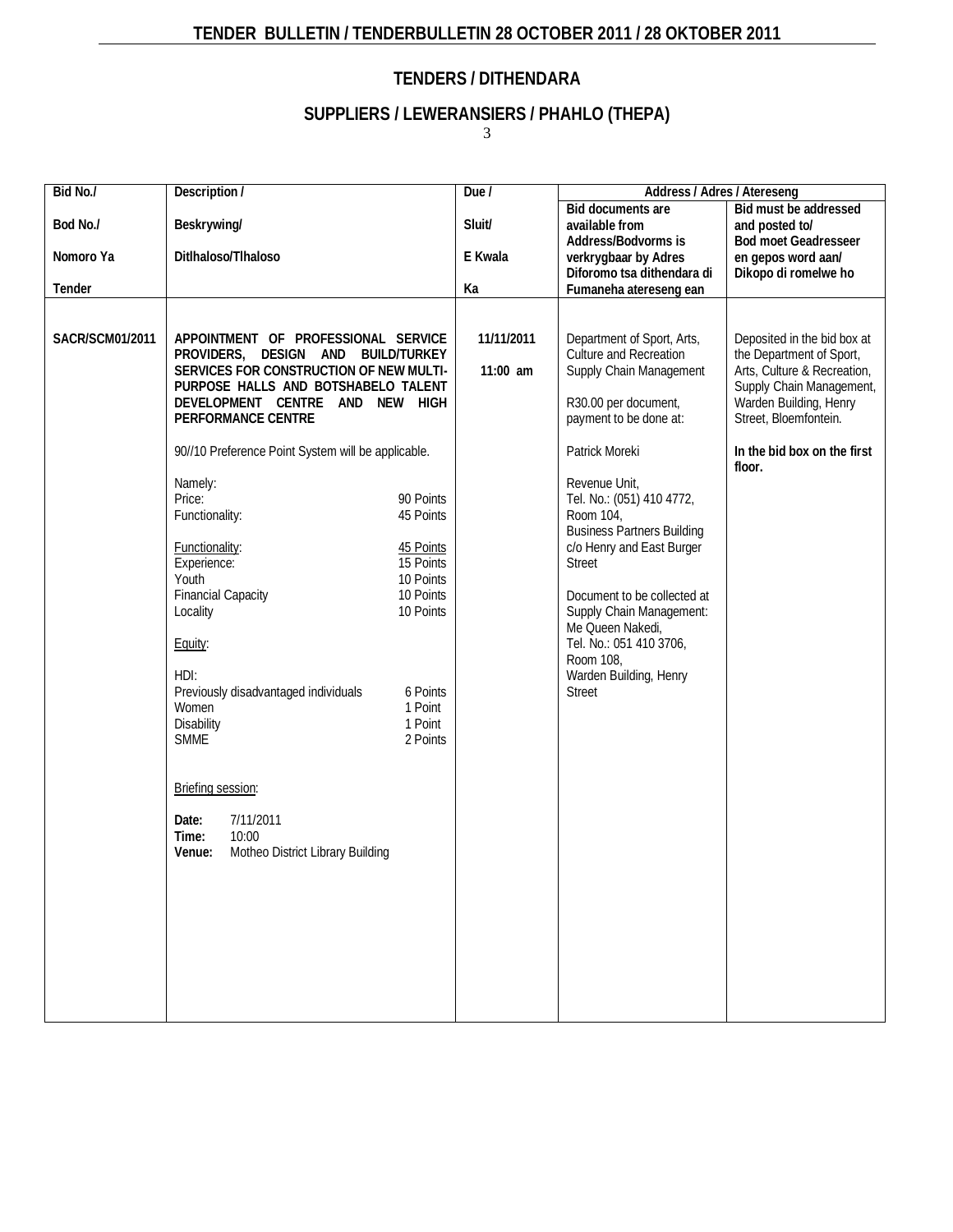## **TENDERS / DITHENDARA**

## **SUPPLIERS / LEWERANSIERS / PHAHLO (THEPA)**

4

#### **APPOINTMENT OF [CONTRACTORS](http://greengazette.co.za/acts/act_1969-049) ON THE FOLLOWING SERVICES**

| <b>DPW</b> | <b>DESCRIPTION OF SERVICE</b>                                                                                       | CONTRACTOR                                                               | <b>AMOUNT</b>              |
|------------|---------------------------------------------------------------------------------------------------------------------|--------------------------------------------------------------------------|----------------------------|
| 02/2011    | <b>WESSELSBRON: IPHATELENG SECONDARY</b><br><b>SCHOOL: BUILDING OF NEW FACILITIES</b>                               | <b>SCHAUMAN BUILDERS CC</b>                                              | R <sub>19</sub> 426 100.00 |
| 04/2011    | <b>BOSHOFF: ARAMELA COMPREHENSIVE</b><br>SCHOOL: CONSTRUCTION OF NEW ADMINISTRATION<br><b>BLOCK</b>                 | <b>JMD PROJECT MANAGEMENT</b>                                            | R 3 823 363,35             |
| 05/2011    | SASOLBURG: FAKKEL SPECIAL SCHOOL:<br><b>GENERAL RENOVATIONS AND ADDISIONAL FACILITIES</b>                           | TSHEPO YA RONA TRADING ENTERPRISE                                        | R 7 315 498,43             |
| 06/2011    | KOPPIES: CAREL CILLIERS COMBINED SCHOOL:<br>REFURBISHMENT GIRLS AND BOYS HOSTELS: NEW<br>STUDY HALL AND GUARD HOUSE | <b>VARYMIX NINETEEN PTY T/A DOMANI</b><br><b>BOUERS</b>                  | R <sub>16</sub> 442 543,67 |
| 08/2011    | COMPLETION OF THE SECURE CARE CENTRE AND 1<br>STOP FACILITY FOR THE DEPARTMENT OF SOCIAL<br>DEVELOPMENT IN OWAOWA   | <b>RADM CONSTRUCTION CC</b>                                              | R60 999 483.98             |
| 09/2011    | BI OFMFONTFIN: GI FN AGRICULTURAL COLLEGE:<br>REFURBISHMENT OF MAL-FUNCTIONING WASTE WATER<br><b>TREATMENT</b>      | MOLOL & COLEMO JV                                                        | R 1 319 940.96             |
| 10/2011    | <b>BLOEMFONTEIN: GLEN AGRICULTURAL COLLEGE:</b><br>UPGRADING OF EXISTING ACCOMMODATION                              | <b>FREELANCE CONSTRUCTION /</b><br><b>7PC HOSPITALITY SPECIALISTS JV</b> | R <sub>26</sub> 090 130.00 |
| 11/2011    | BLOEMFONTEIN: NATIONAL HOSPITAL FUNCTIONAL<br>CHANGES TO THE EXISTING MARRIED DOCTOR'S<br><b>OUARTERS</b>           | <b>MASAKHANE BUILDERS</b>                                                | R 9 542 105.14             |

\_\_\_\_\_\_\_\_\_\_\_\_\_\_\_\_\_\_\_\_\_\_\_\_\_\_\_\_\_\_\_\_\_\_\_\_\_\_\_\_\_\_\_\_\_\_\_\_\_\_\_\_\_\_\_\_\_\_\_\_\_\_\_\_\_\_\_\_\_\_\_\_\_\_\_\_\_\_\_\_\_\_\_\_\_\_\_\_\_\_\_\_\_\_\_\_\_\_\_\_\_\_\_\_\_\_\_\_\_\_\_\_\_\_\_\_\_\_\_\_\_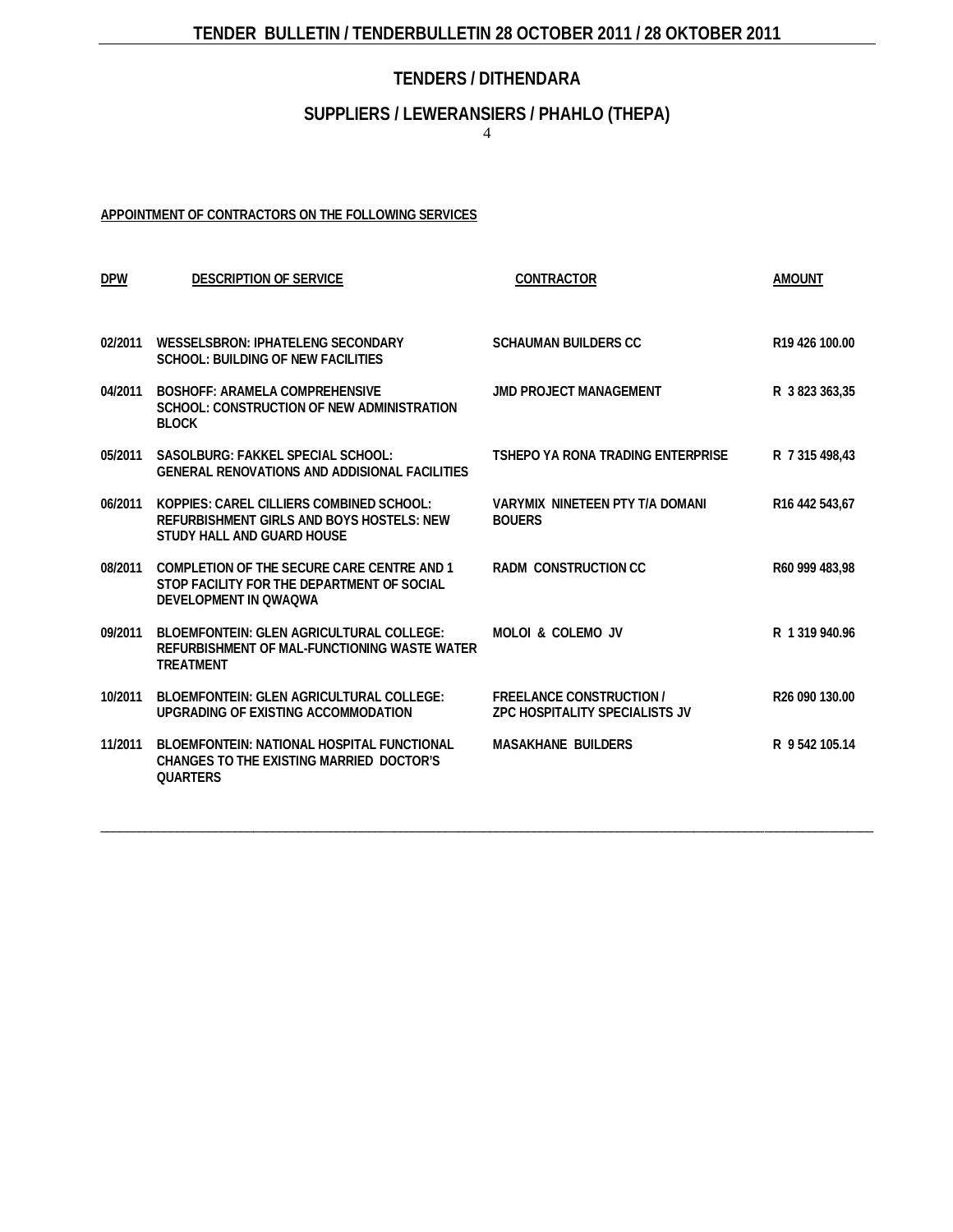# **TENDERS / DITHENDARA**

#### **SUPPLIERS / LEWERANSIERS / PHAHLO (THEPA)**

5 \_\_\_\_\_\_\_\_\_\_\_\_\_\_\_\_\_\_\_\_\_\_\_\_\_\_\_\_\_\_\_\_\_\_\_\_\_\_\_\_\_\_\_\_\_\_\_\_\_\_\_\_\_\_\_\_\_\_\_\_\_\_\_\_\_\_\_\_\_\_\_\_\_\_\_\_\_\_\_\_\_\_\_\_\_\_\_\_\_\_\_\_\_\_\_\_\_\_\_\_\_\_\_\_\_\_\_\_\_\_\_\_\_\_\_\_\_\_\_\_\_

#### **NOTICE**

#### **PLEASE TAKE NOTE: THE LAST PUBLICATION OF THE TENDER BULLETIN FOR THE YEAR 2011 WILL BE ON 09 DECEMBER 2011.**

**THE NEXT PUBLICATION WILL BE ON 13 JANUARY 2012.**

\_\_\_\_\_\_\_\_\_\_\_\_\_\_\_\_\_\_\_\_\_\_\_\_\_\_\_\_\_\_\_\_\_\_\_\_\_\_\_\_\_\_\_\_\_\_\_\_\_\_\_\_\_\_\_\_\_\_\_\_\_\_\_\_\_\_\_\_\_\_\_\_\_\_\_\_\_\_\_\_\_\_\_\_\_\_\_\_\_\_\_\_\_\_\_\_\_\_\_\_\_\_\_\_\_\_\_\_\_\_\_\_\_\_\_\_\_\_\_\_\_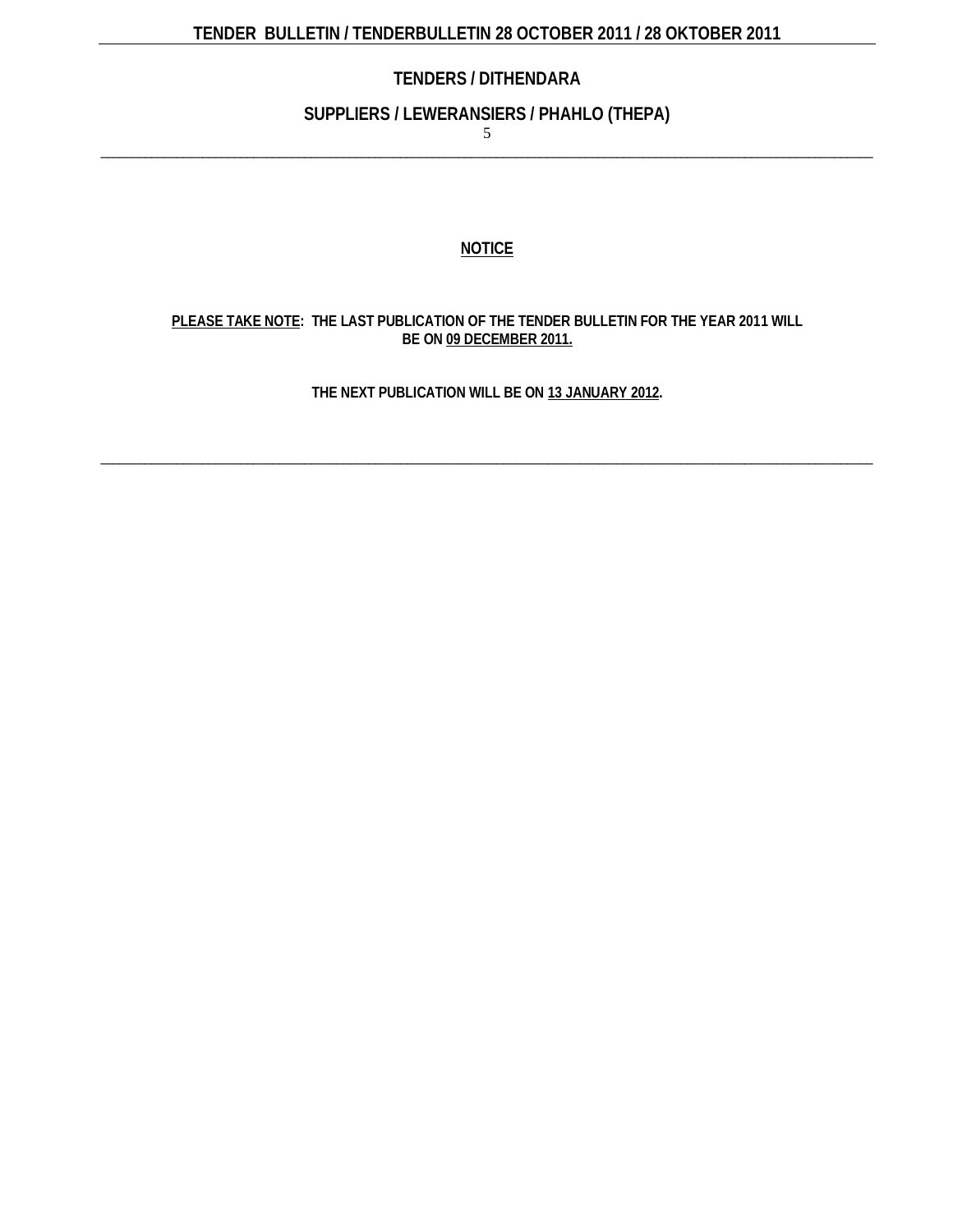# **TENDERS / DITHENDARA**

# **SUPPLIERS / LEWERANSIERS / PHAHLO (THEPA)**

|                                                                                                                                                                                                                                                                                                                                                                                                                                                                                                                                                                                                                                    |                                 | 6                                                                                                                                                                                                                                                                                                                                                                                                                                                                                                                                                                                                                                            |                                 |  |
|------------------------------------------------------------------------------------------------------------------------------------------------------------------------------------------------------------------------------------------------------------------------------------------------------------------------------------------------------------------------------------------------------------------------------------------------------------------------------------------------------------------------------------------------------------------------------------------------------------------------------------|---------------------------------|----------------------------------------------------------------------------------------------------------------------------------------------------------------------------------------------------------------------------------------------------------------------------------------------------------------------------------------------------------------------------------------------------------------------------------------------------------------------------------------------------------------------------------------------------------------------------------------------------------------------------------------------|---------------------------------|--|
| FREE STATE TENDER BULLETIN                                                                                                                                                                                                                                                                                                                                                                                                                                                                                                                                                                                                         |                                 | VRYSTAAT TENDERBULLETIN                                                                                                                                                                                                                                                                                                                                                                                                                                                                                                                                                                                                                      |                                 |  |
| (Published every Friday)                                                                                                                                                                                                                                                                                                                                                                                                                                                                                                                                                                                                           |                                 | (Verskyn elke Vrydag)                                                                                                                                                                                                                                                                                                                                                                                                                                                                                                                                                                                                                        |                                 |  |
| All correspondence, advertisements, etc. must be addressed to<br>the Officer in charge of the Free State Tenderbulletin, P.O. Box<br>517, Bloemfontein Tel.: No. 051 403 3139. Free Voucher copies<br>of the Free State Tenderbulletin or cuttings of advertisements are<br>NOT supplied.                                                                                                                                                                                                                                                                                                                                          |                                 | Alle korrespondensie, advertensies, ens. Moet aan die<br>Beampte Belas met die Vrystaat Tender Bulletin, Posbus 517,<br>Bloemfontein, geadresseer word. Gratis eksemplare van die<br>Vrystaat Tender Bulletin of uitknipsels van advertensies word<br>NIE verskaf nie.                                                                                                                                                                                                                                                                                                                                                                       |                                 |  |
| Subscription Rates (payable in advance)                                                                                                                                                                                                                                                                                                                                                                                                                                                                                                                                                                                            |                                 | Intekengeld (vooruitbetaalbaar)                                                                                                                                                                                                                                                                                                                                                                                                                                                                                                                                                                                                              |                                 |  |
| The subscription fee for the Free State Tender Bulletin (including<br>all Extraordinary Free State Tenderbulletins) are as follows:<br>Subscription: (Over the Counter / E-Mail)                                                                                                                                                                                                                                                                                                                                                                                                                                                   |                                 | Die intekengeld vir die Vrystaat Tenderbulletin (insluitend alle<br>Buitengewone Vrystaat Tender Bulletins) is soos volg:<br>Intekengeld: (Oor die Toonbank / E-Pos)                                                                                                                                                                                                                                                                                                                                                                                                                                                                         |                                 |  |
| Price per copy<br>Half-yearly<br>Annually                                                                                                                                                                                                                                                                                                                                                                                                                                                                                                                                                                                          | R 4.00<br>R 100.55<br>R 201.10  | Prys per eksemplaar<br>Halfjaarliks<br>Jaarliks                                                                                                                                                                                                                                                                                                                                                                                                                                                                                                                                                                                              | R 4.00<br>R 100.55<br>R 201.10  |  |
| <b>Subscription (Post)</b><br>Price per copy<br>Half-yearly<br>Annually                                                                                                                                                                                                                                                                                                                                                                                                                                                                                                                                                            | R 11.70<br>R 292.00<br>R 584.05 | Intekengeld: (Pos)<br>Prys per eksemplaar<br>Half-yearly<br>Jaarliks                                                                                                                                                                                                                                                                                                                                                                                                                                                                                                                                                                         | R 11.70<br>R 292.00<br>R 584.05 |  |
| Closing time for acceptance of copy                                                                                                                                                                                                                                                                                                                                                                                                                                                                                                                                                                                                |                                 | Sluitingstyd vir die Aanname van Kopie                                                                                                                                                                                                                                                                                                                                                                                                                                                                                                                                                                                                       |                                 |  |
| Stamps are not accepted                                                                                                                                                                                                                                                                                                                                                                                                                                                                                                                                                                                                            |                                 | Seëls word nie aanvaar nie                                                                                                                                                                                                                                                                                                                                                                                                                                                                                                                                                                                                                   |                                 |  |
| All advertisement must reach the Officer in Charge of the Free<br>State Tender Bulletin not later than 16:00, three working days<br>prior to the publication of the Bulletin. Advertisements received<br>after that time will be held over for publication in the issue of the<br>following week, or if desired by the advertiser, will be inserted in<br>the current issue as a "Late Advertisement". In such case the<br>advertisement must be delivered to the Officer in Charge not<br>later than 08:00 on the Tuesday preceding the publication of<br>the Bulletin and double rate will be charged for that<br>advertisement. |                                 | Alle advertensies moet die Beampte Belas met die Vrystaat<br>Tenderbulletin bereik nie later nie as 16:00, drie werksdae<br>voordat die Bulletin uitgegee word. Advertensies wat na<br>daardie tyd ontvang word, word oorgehou vir publikasie in die<br>uitgawe van die volgende week, of as die adverteerder dit<br>verlang, sal dit in die Bulletin wat op die pers is as 'n "Laat<br>Advertensie" geplaas word. In sulke gevalle moet die<br>advertensie aan die Beampte oorhandig word nie later nie as<br>08:00 op die Dinsdag van die week voordat die Bulletin<br>gepubliseer word en dubbeltarief sal dié advertensie gevra<br>word. |                                 |  |
| A "Late Advertisement" will not be inserted as such without<br>definite instructions from the advertiser.                                                                                                                                                                                                                                                                                                                                                                                                                                                                                                                          |                                 | 'n "Laat Advertensie" sal nie sonder definitiewe instruksies<br>van die Adverteerder as sodanig geplaas word nie.                                                                                                                                                                                                                                                                                                                                                                                                                                                                                                                            |                                 |  |
| <b>Advertisement Rates</b>                                                                                                                                                                                                                                                                                                                                                                                                                                                                                                                                                                                                         |                                 | Advertensietariewe                                                                                                                                                                                                                                                                                                                                                                                                                                                                                                                                                                                                                           |                                 |  |
| Notices required by Law to be inserted in the Tender-bulletin:<br>R26.40 per centimetre or portion thereof, single column.                                                                                                                                                                                                                                                                                                                                                                                                                                                                                                         |                                 | Kennisgewings wat volgens Wet in die Tenderbulletin geplaas<br>moet word: R26.40 per sentimeter of deel daarvan,<br>enkelkolom.                                                                                                                                                                                                                                                                                                                                                                                                                                                                                                              |                                 |  |
| NUMBERING OF TENDER BULLETIN                                                                                                                                                                                                                                                                                                                                                                                                                                                                                                                                                                                                       |                                 | NOMMERING VAN TENDER BULLETIN                                                                                                                                                                                                                                                                                                                                                                                                                                                                                                                                                                                                                |                                 |  |
| You are hereby informed that the numbering of the Provincial Gazette<br>Tender Bulletin and notice numbers will from 2010 coincide with the<br>relevant financial year. In other words, the chronological numbering<br>starting from one will commence on or after 1 April of every year.                                                                                                                                                                                                                                                                                                                                          |                                 | U word hiermee in kennis gestel dat die nommering van die<br>Provinsiale Koerant / Tender Bulletin en kennisgewingnommers<br>vanaf 2010 met die betrokke boekjaar sal ooreenstem. Met ander<br>woorde, die kronologiese nommering beginnende met een, sal op of<br>na 1 April van elke jaar begin.                                                                                                                                                                                                                                                                                                                                           |                                 |  |